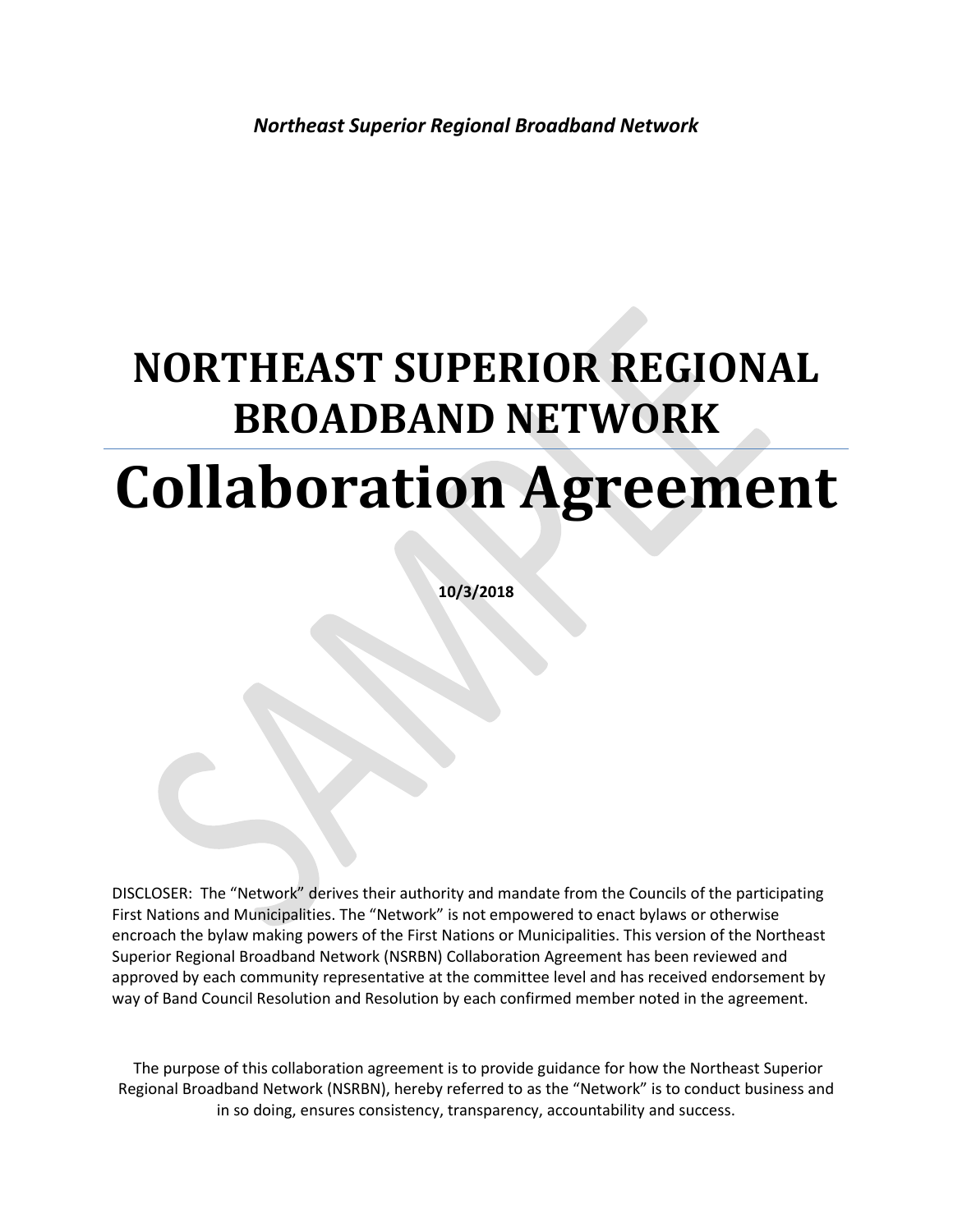## Northeast Superior Regional Broadband Network Collaboration Agreement

## **Background**

The Northeast Superior Regional Broadband Network (NSRBN) has been formed with representatives from participating First Nations, and Municipalities and Economic Development Organizations in the Region. The group is focused on building a broadband network in every community to improve economic growth, resiliency and improved access to health and education services. The availability of adequate and affordable broadband for all citizens and stakeholders is important to the future of the entire region. The Northeast Superior Region can be a resilient, inclusive and collaborative area that uses state-of-the-art broadband technology and data to better the economy and quality of life for all.

## **Purpose**

The purpose of this collaboration agreement is to provide guidance for how the group, hereby referred to as the "Network" is to conduct business and in so doing, to ensure consistency, transparency, accountability and success.

## **Scope & Duration**

The Northeast Superior Regional Broadband Network Collaboration Agreement will guide the collaboration for the project beginning March 2018 and will end upon the completion of the project. This project does not have a definitive end date and may be considered completed at the end of the project implementation stage or a date otherwise determined by the "Network".

## **Membership**

Membership has been extended to a minimum of one member from each First Nation, and Municipality and Economic Development Corporation located within the Northeast Superior Region following the same boundaries as the Northeast Superior Mayors Group, who are knowledgeable about technological,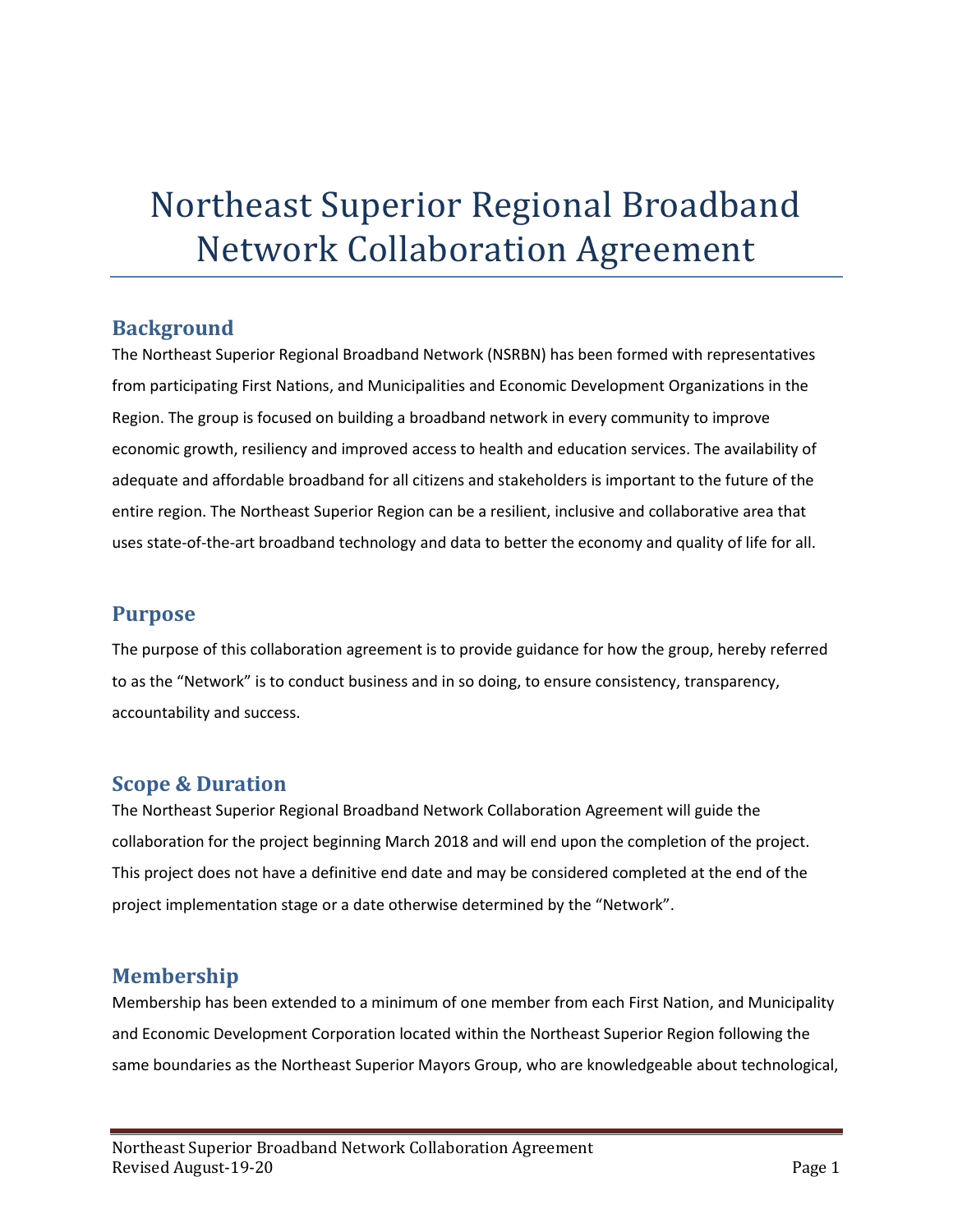economic development and/or governance. The following have confirmed their community's commitment to the project by way of motion or resolution, therefore are confirmed members:

- Brunswick House First Nation;
- Chapleau Cree First Nation;
- The Township of Chapleau;
- The Township of Dubreuilville;
- The Township of Hornepayne;
- Michipicoten First Nation;
- Pic Mobert First Nation;
- The Municipality of Wawa;
- The Township of White River;
- Corporation du Développement Économique et Communautaire de Dubreuilville (CDEC)
- Economic Development Corporation of Wawa (EDCW)
- Northern Information Technology Geomatics Corporation (NITGC)
- Superior East Community Futures Development Corporation (SECFDC)

### **Membership On-Ramp**

The "Network" recognizes there is strength in numbers and that the success of the project is dependent on every eligible community participating, therefore, for those communities who have opted not to participate at the onset, an open door policy has been created allowing them to join at a later date. Should a First Nation or Municipality be unable/choose not to accept Membership in the "Network" during the initial offering, the invitation to participate will stand until the point of development where a decision must be reached, i.e. securing funding for final project implementation stage. Should a community re-consider and decide to join the group after the project has begun, said community will be responsible for incurring all costs associated with bringing their community to a comparable level of preparedness as the rest of "The Network". This includes but is not limited to completing a gap and needs analysis, researching current status of connectivity, infrastructure gaps, conducting community based surveys etc. Communities who have elected not to join the "Network" will not receive regular project updates. Please contact any member of the "Network" to join at a later date.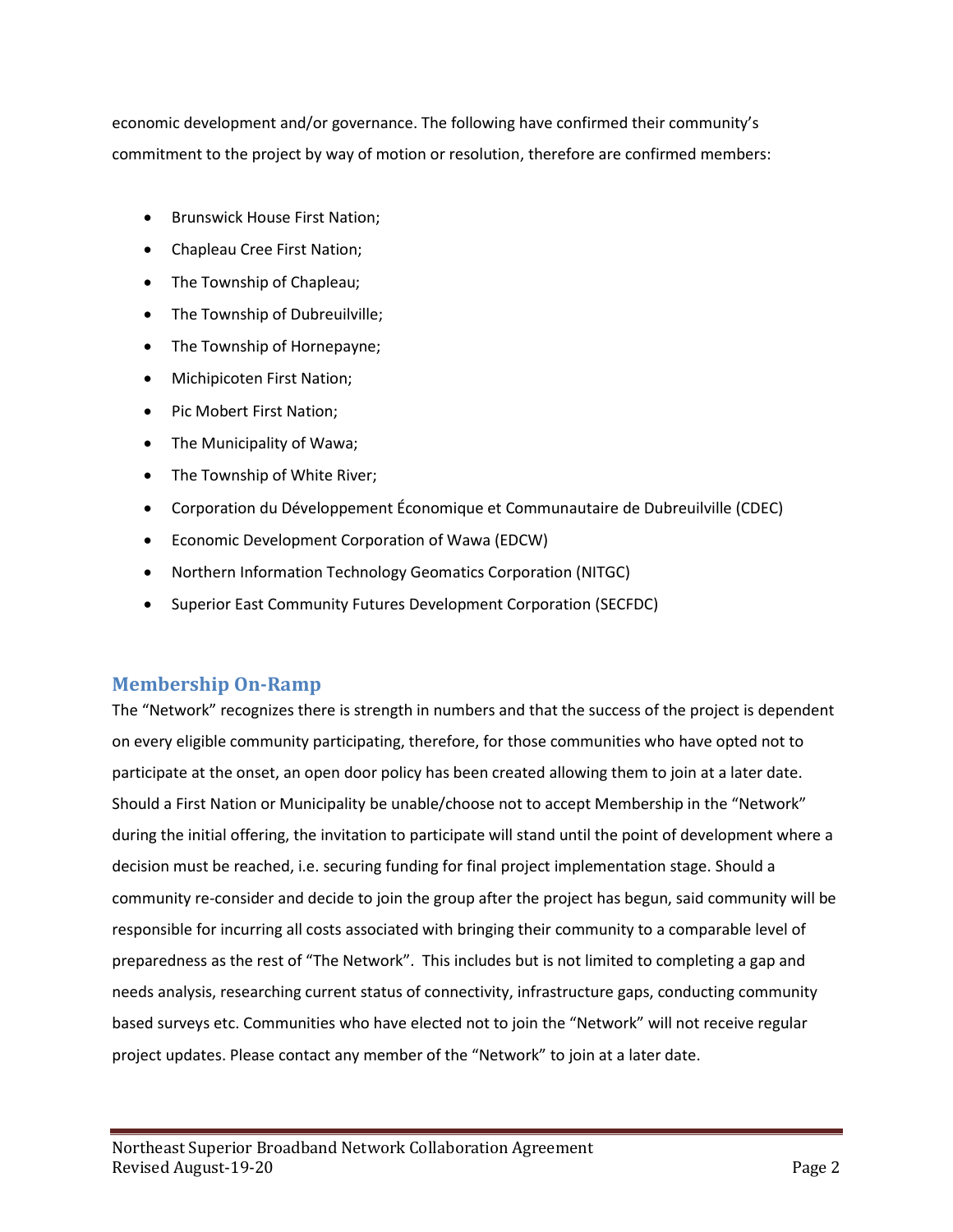## **Membership Off-Ramp**

The "Network" recognizes that partnerships evolve and change over time; therefore should a member community decide to opt-out of the "Network" at any time over the life of the project, the following offramp mechanisms have been put in place to facilitate this transition.

- The member community agrees that any or all community contributions will not be refunded or credited upon disbanding from the "Network";
- The member community will be entitled to any and all propriety data collected regarding their community up to the point of the completion of the project stage in which they disbanded;
- The member community may receive a copy of the final report upon request.

## **Project Lead & Working Group**

The Corporation du Développement Économique et Communautaire de Dubreuilville (CDEC) will be the lead of the project . Responsibilities of the project lead include seeking, receiving and managing core funding for collaborative activities and managing administrative tasks associated with the project. A Working Group has been established in order to assist the CDEC and includes; the Superior East Community Futures Development Corporation (SECFDC), the Northern Information Technology and Geomatics Cooperative (NITGC) and is supported by the Ministry of Energy, Northern Development and Mines (MENDM). In the event that proposals for collaborative funding are only partially funded, the Working Group will assist in determining priorities for the use of funds awarded. Other members of the "Network" may from time to time, and if deemed appropriate and favourable for the benefit of the "Network", seek alternative funding sources as part of this collaboration agreement. In all cases, the applying members will make best effort to bring applications to or at a minimum notify the "Network" of any funding applications.

## **Agreement Review**

The Northeast Superior Regional Broadband Network Collaboration Agreement will be reviewed in its entirety annually by all members.

## **Authority and Mandate**

The "Network" derives their authority and mandate from the Councils of the participating First Nations and Municipalities noted above.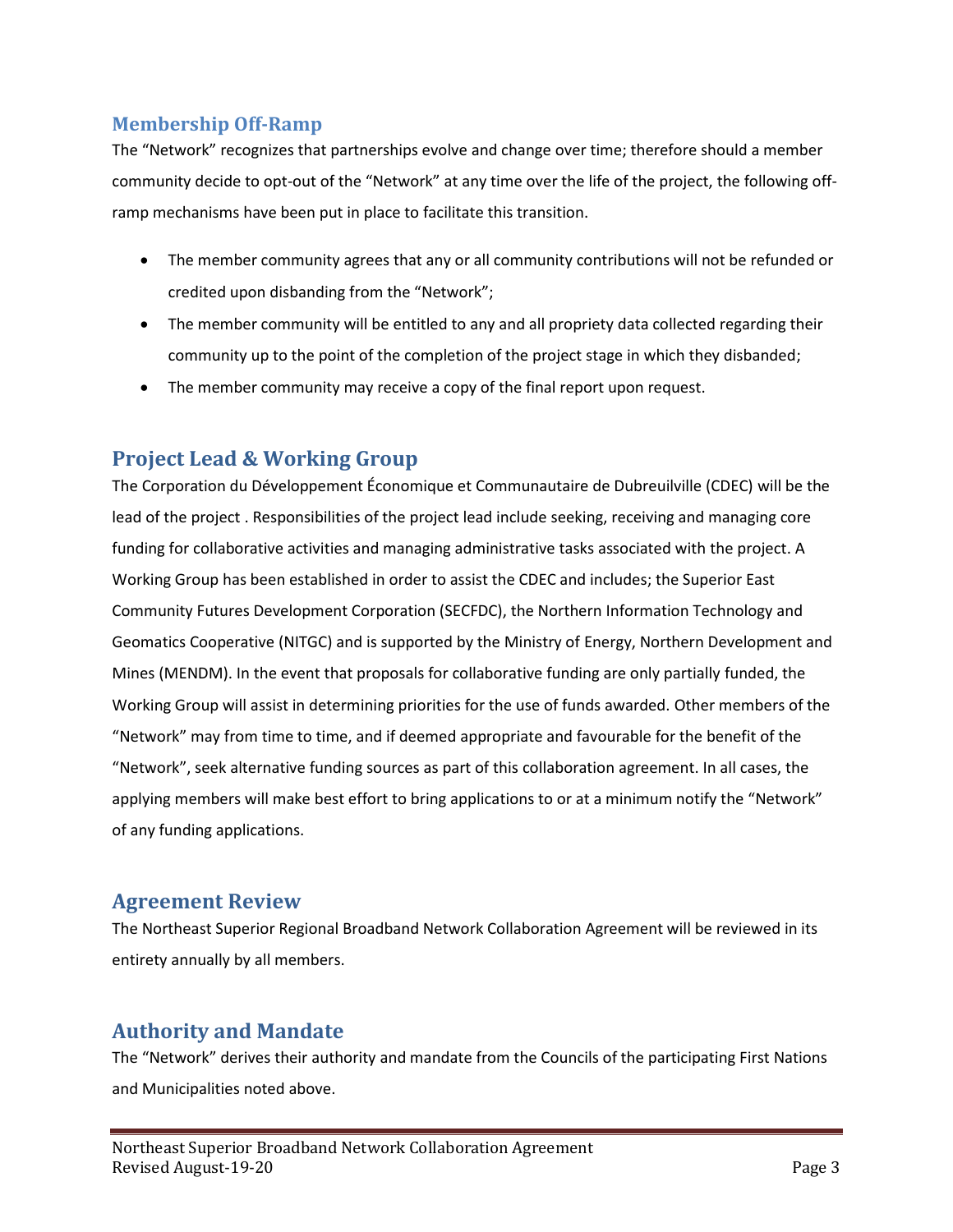The "Network" is not empowered to enact bylaws or otherwise encroach the bylaw making powers of the First Nations or Municipalities.

The authority and responsibility vested in the "Network" is a collective authority and responsibility; individual members of the "Network" have no specific authority in their own right.

## **Good Faith and Best Efforts**

Members of the "Network" will at all times act in good faith and make the best efforts to ensure that the "Network" and any committees and/or working groups established by them, are effective and contribute to positive inter-governmental relationships.

## **Decision-Making**

#### **Consensus Model**

Decision-making will be based on consensus. Consensus will have been achieved when the members of the "Network" in attendance at a meeting can accept the result and no one is absolutely opposed to any decisions made. If consensus is not achieved, it is incumbent upon the "Network" to work through the issues until consensus can be achieved. This will ensure that issues before the "Network" are not only dealt with but dealt with in a way that is based on trust and a respect for the autonomy and right of selfdetermination of the group. The intent is to ensure that decision-making by the "Network" is based on a philosophy of mutual benefit.

#### **Acting Reasonably**

All parties are expected to act reasonably and actively try to achieve consensus.

#### **Timeliness**

Notwithstanding the intent of these provisions, should the timeliness contemplated under them not be possible because of urgency to resolve the issue, then, at the discretion of the members, the matter may be decided by a process to be determined by them on a case-by-case basis.

## **Meetings**

Unless otherwise specified, the "Network" agrees to meet once per month at a pre-determined time at the NITGC boardroom located at 3 Maple Street in Wawa, Ontario. One of the specified project leads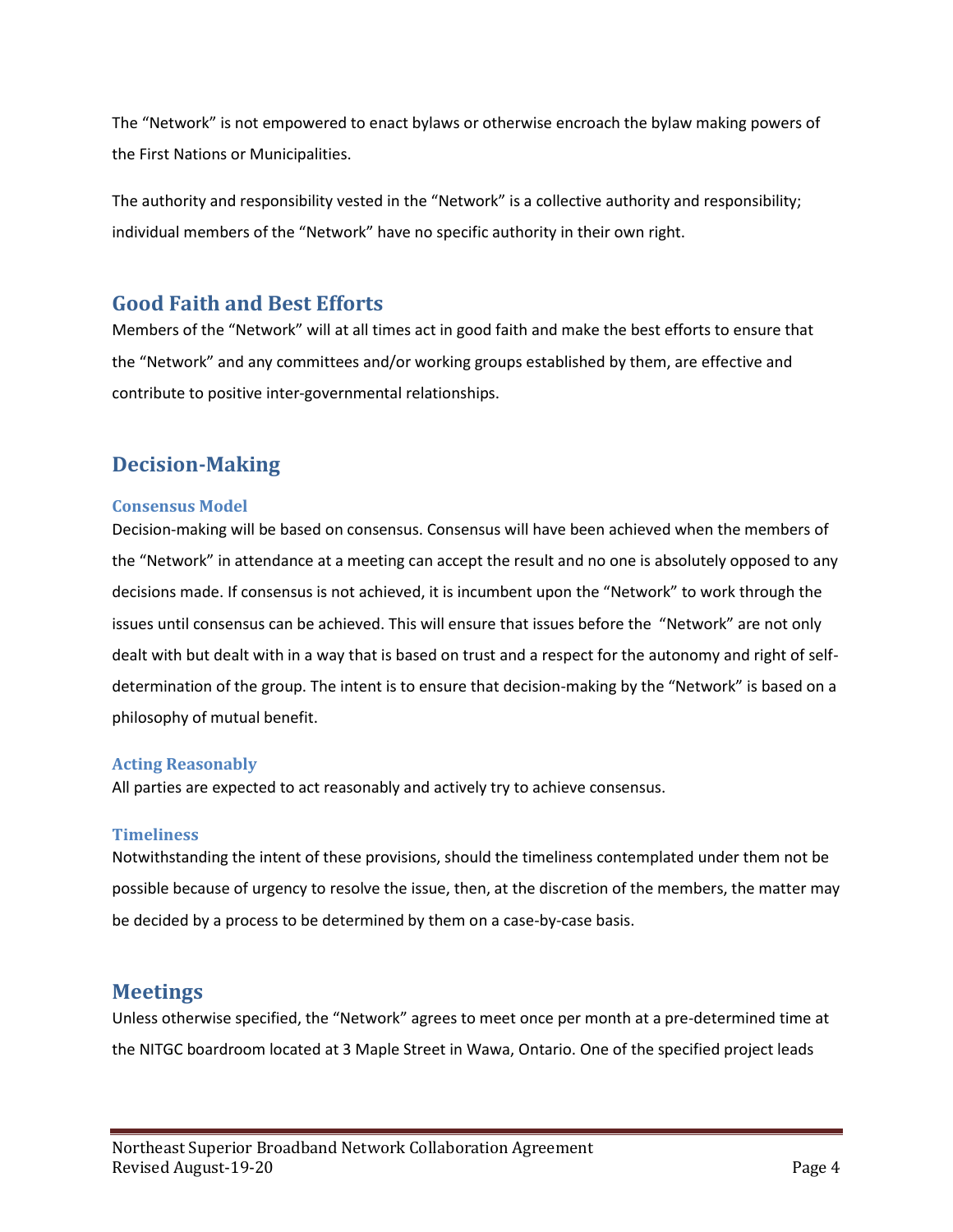will be responsible for calling all meetings. Special meetings may be called under exceptional circumstances or to deal with matters deemed urgent.

## **Meeting Chair, Costs, Agenda, Minutes and Meeting Records**

#### **Meeting Chair**

One of the specified project leads will be responsible for chairing all the meetings of the "Network".

#### **Meeting Costs**

Costs associated with meetings of the "Network" will be kept to a minimum; however the following expenses will be managed as follows:

- Meeting space costs will be provided in-kind by the Municipality of Wawa;
- Each member community will be responsible for incurring the costs of meals and/or refreshments for a minimum of one meeting per year. At the end of each meeting, a volunteer community will be selected;
- Meals, refreshment and or rental expenses for special events will be shared proportionately amongst the group.

#### **Agenda**

One of the specified project leads will be responsible for coordinating the "Network" agenda and any supporting materials so that they can be distributed at least three (3) working days prior to each meeting. An effort will be made to have the Working Group review agendas prior to publication.

#### **Minutes, Meeting Records and Files**

One of the specified project leads will be responsible for taking the minutes of the "Network" meetings. All records and the master files related to the "Network" will also be maintained by the CDEC. The Working Group will provide support as required.

## **Information Flow**

Information is an important commodity with both operation and political dimension. It is therefore important that in the multi-jurisdictional, geographically dispersed and multi-element environment that characterizes the Northeast Superior Region, appropriate information be shared accurately, transparently and consistently. As a principle, to the extent possible, the same information will be provided at the same time to members of the "Network".